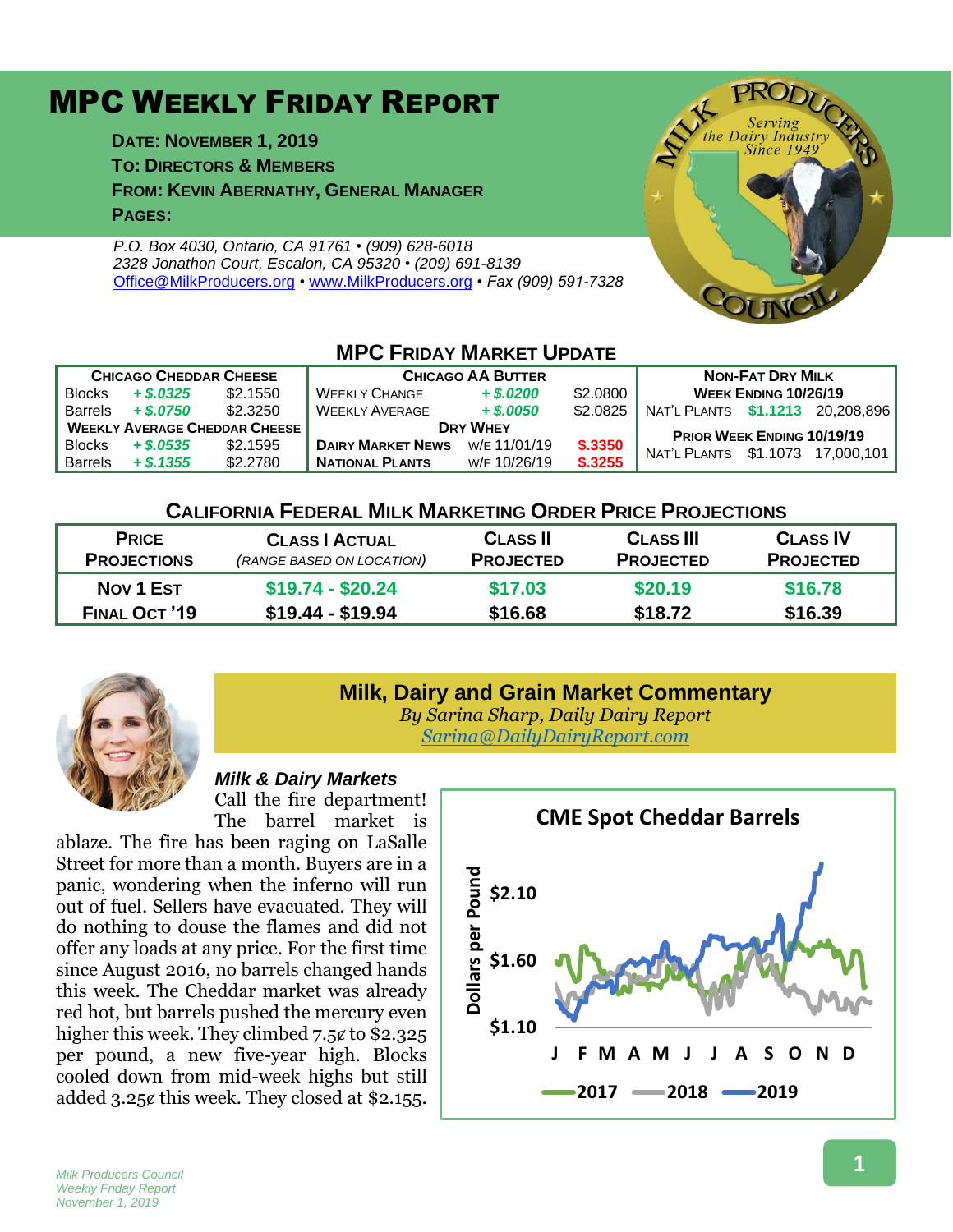October was the biggest month for barrels in more than 15 years; they vaulted from \$1.69 to \$2.2875, a nearly 60¢ increase. Although these higher prices have surely encouraged production and trimmed demand, tighter milk supplies are slowing cheesemakers' response to sky-high prices. Cheese is generally available on the coasts, but *Dairy Market News* reports that in the Central region, "Cheese production is still slightly slower than this time in recent years." However, producers are shifting their product mixes and making more Cheddar. Barrel makers tell *Dairy Market News* that "nothing has changed." The tone is still bullish and some processed cheese manufacturers are oversold, which is likely why they are bidding so desperately in the spot market.

When cheese markets burn this hot in the fall, they often flame out in November as holiday orders fade. It's going to be difficult to sustain barrels above \$2.30 for long. But buyers have been wary of purchasing cheese beyond their immediate needs; they may be quick to bid on a setback. And, now that end users

have been spooked by \$2.30 cheese, there is room for prices to drop to levels that look like a bargain and still provide profits for dairy producers. Both blocks and barrels could give back more than half of the October gains and remain above the \$2 mark. Meanwhile, the rally has been baked into October and November cheese pricing formulas and provided the opportunity for dairy producers to sell December through April futures at new life-of-contract highs. Even the embers of the autumn rally are likely to offer plenty of warmth and good cheer.

The spot whey market remains in the



doldrums. It slipped to a 2019 low of 26.75 $\epsilon$  on Thursday but then recovered to 28.25 $\epsilon$ , steady with last Friday. Whey output has slipped in the Central region along with cheese production, but there's plenty of product in the rest of the nation. The lack of Chinese transactions looms large in the whey market. Due to African swine fever, Chinese whey imports were down 12% from a year ago in September. They are down 22.3% for the year to date. Due to tariffs, U.S. whey shipments to China suffered even steeper declines. They fell 28.6% from a year ago in September and are down 49.3% for the year to date. In September, the U.S. accounted for just 28.1% of Chinese whey powder imports, matching its lowest



share in 12 years.

The Class IV products climbed. Spot butter rallied  $2¢$  to a still uninspiring \$2.08. Cream remains plentiful, but churning is starting to slow as production of holiday dips and spreads ramps up. Global butter continues to trade at a steep discount to U.S. product.

Spot nonfat dry milk (NDM) gained  $3¢$ this week and reached a new 2019 high at \$1.1825. Higher spot milk prices are

*Milk Producers Council Weekly Friday Report November 1, 2019*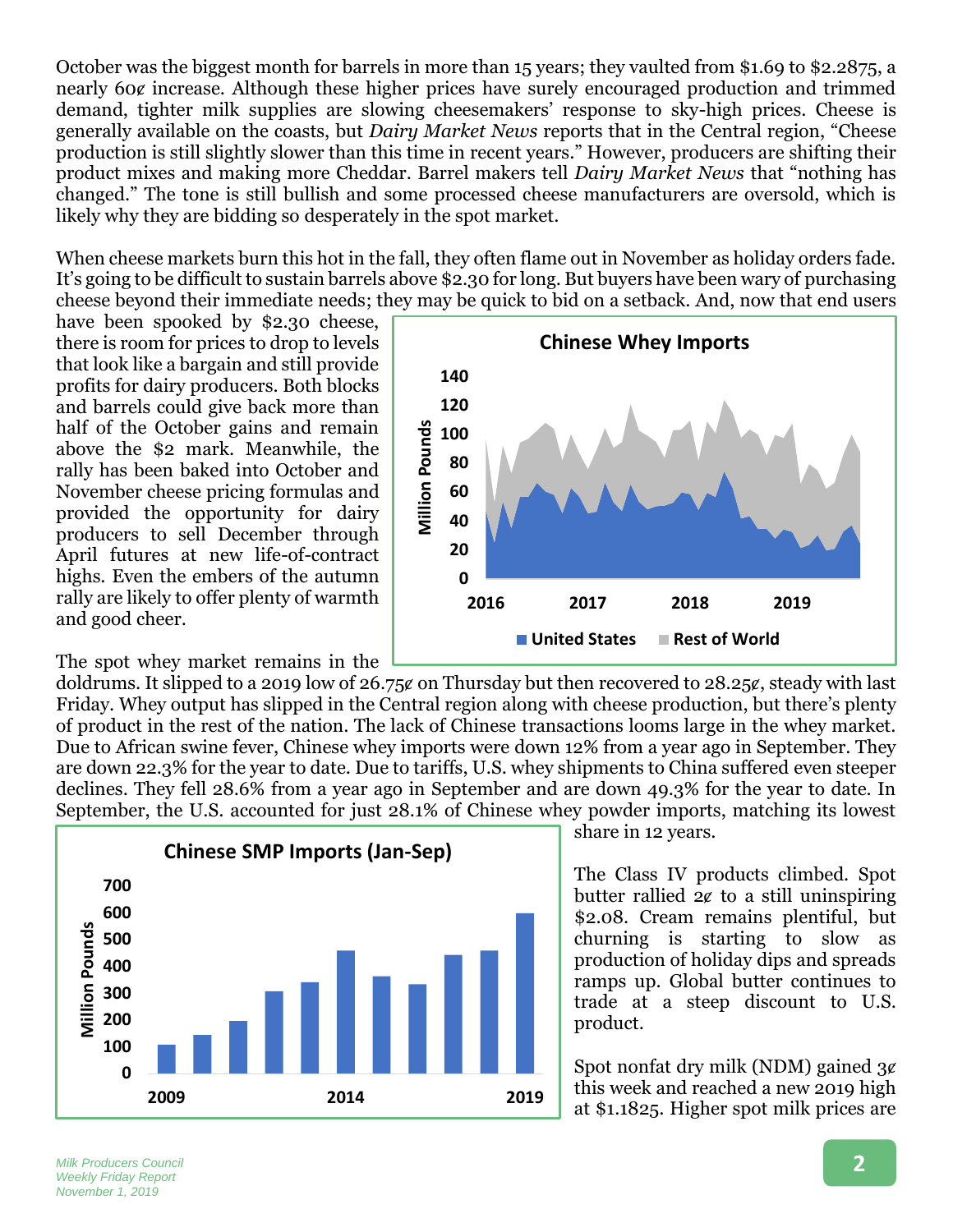restraining drying activity in the Midwest, but there is plenty of milk for driers in the West. Still, demand is more than keeping pace with output, and supplies seem to be tightening. Mexico continues to buy U.S. milk powder in large volumes. China's appetite for skim milk powder (SMP) remains prodigious. In September, Chinese imports of SMP were up 30% from a year ago, and they're up 30% for the year to date. China has never before imported SMP at these volumes. Chinese whole milk powder imports were up 18.8% from a year ago and



exceed January through September 2018 by 23%.

Better butter and milk powder pricing lifted Class IV futures considerably. Nearby contracts gained around 25ȼ, and deferred futures gained a dime or so. Fueled by the fiery cheese market, Class III



futures soared to new highs. The November contract added 63ȼ and closed at \$20.19 per cwt., the first reading above \$20 since 2014. December Class III jumped \$1.14 this week to \$19.70. 2020 contracts logged doubledigit gains, and January topped \$18. At these values, dairy producers should be solidly in the black.

USDA announced the October Class III price at \$18.72/cwt., up 41ȼ from September and up \$3.19 from a year ago. That's the highest announced Class III price since November 2014. At \$16.39, October Class IV was up 4¢ from September and up \$1.38 from a year ago.

## *Grain Markets*

The grain markets finished a little higher this week. December corn settled at \$3.8925 per bushel, up 2.5¢ from last Friday. November soybeans closed at \$9.2425, up 4¢. Farmers remain frustrated. The harvest has been painfully slow, with snow flurries and frigid temperatures. Many fields remain too wet to harvest. As of last Sunday, just 41% of the corn crop had been harvested, compared to 61% in a typical year. Harvest progress is woefully behind in North Dakota (6%) and several key dairy states including Wisconsin (13%), South Dakota (14%), Michigan (21%), and Minnesota (22%). Feed quality is likely to be an issue, which could weigh on milk yields in the months to come.

Corn and soybean planting is underway in South America, but conditions are less than ideal. Farmers are hoping for more rains in much of Brazil and Argentina. The forecast features below-normal rainfall for much of the region next week, but the following week looks better. In contrast, fields have been drenched in Rio Grade do Sul, in southern Brazil and nearby Paraguay and northeastern Argentina.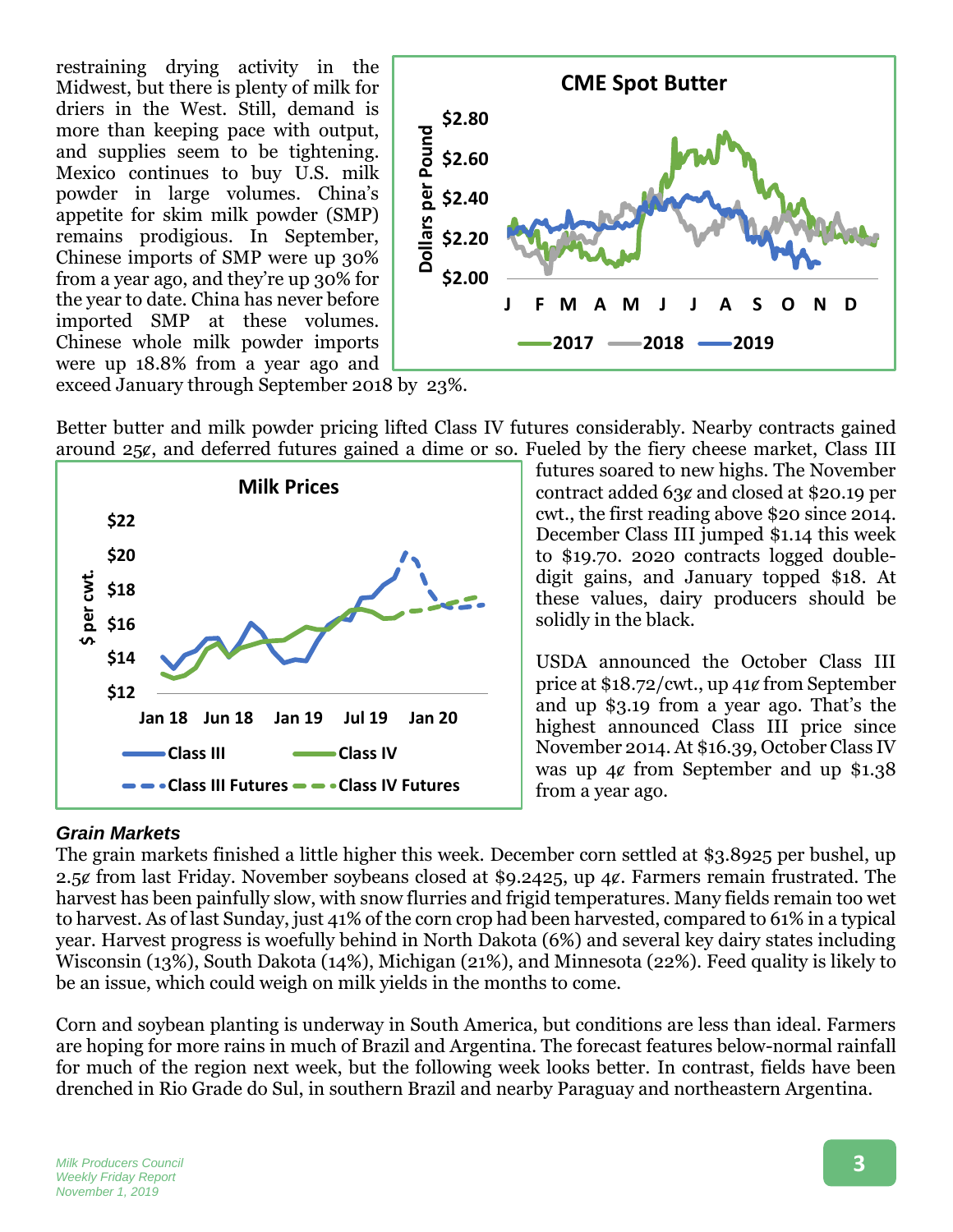

**Phase 2 Quota Meetings Stimulate Serious Contemplation** *By Geoff Vanden Heuvel, Director of Regulatory and Economic Affairs [Geoff@MilkProducers.org](mailto:Geoff@MilkProducers.org)*

This past week, three Phase 2 Quota meetings were held in Chino, Tulare and Turlock respectively. At those meetings there was some significant clarification of what the rules are with regards to any effort to terminate the Quota Implementation Plan

(QIP). What we learned is that there are TWO different ways for those who wish to change the QIP to proceed. Donald Shippelhoute, the CDFA official who manages the QIP, presented at the Phase II meetings this week and outlined the two paths.

The first path is the one, that up until recently, was understood to be the only path to make a change. In that path, according to Shippelhoute, if a valid petition (one that has the required number of signatures) is submitted asking for a termination of the plan, then according to the law, a referendum on that termination petition **shall** take place (Chapter 3; Section 62717). The threshold for passage of that referendum is that 51% of the eligible producers must vote for the referendum to be valid and of those who vote, **65%** of the producers producing **51%** of the voting milk must vote yes, or **51%** of the producers producing **65%** of the voting milk must vote yes for the referendum to pass.

The second path (Chapter 3.5; Section 62755(a)) which until very recently was not realized by anyone I know of, is nonetheless very definitely in the law. The legal authority for CDFA to establish the QIP comes from a piece of legislation that was passed by the legislature in 2017 and placed in the Food and Agriculture Code, Division 21, Part 3, Chapter 3.5 titled Milk Pooling as Section 62757. Chapter 3.5 was put into law in 1993 to implement the fixed \$1.70 differential. At that time, the Legislature passed this law (which was supported by the producer community) that instructed CDFA to begin to implement the \$1.70 fixed differential on January 1, 1994 without a producer referendum. Because the fixed differential came into being without a producer referendum, the Legislature established a different suspension mechanism, with a different vote threshold for any referendum held on Chapter 3.5. The producer petition threshold to force consideration of a petition to suspend Chapter 3.5 is the same, 25 percent of producers producing 25 percent of California's grade A milk submitting a petition asking for suspension of Chapter 3.5 forces a public hearing. The Secretary then must make a decision after the hearing about whether or not to put the question of suspension of Chapter 3.5 to the producers for a referendum. If a referendum on suspending Chapter 3.5 is held, the law stipulates that 51% of the producers must vote for a valid referendum and of those voting, **51%** of the producers producing **51%** of voting milk must vote in favor of continuing Chapter 3.5 or the entire chapter is suspended. This is relevant to the QIP because the legal authority for the QIP resides in Chapter 3.5. If a referendum took place and Chapter 3.5 was suspended, then the law says that we go back to the pooling plan that was in effect on December 31, 1993. Since we are now operating under a Federal Milk Marketing Order, the State no longer operates a pool and therefore has no funds to distribute money to quota holders. And since the authority to assess California milk to generate money to fund quota payments will have been suspended if Chapter 3.5 is suspended, the practical impact of suspending Chapter 3.5 is that the quota would be essentially terminated.

In summary:

- Path A 25% petition to amend or terminate referendum **shall** be held with a 65% majority vote for passage.
- Path B- 25% petition creates a requirement to hold a public hearing Secretary **may** hold a referendum to suspend Chapter 3.5. A 51% positive vote is needed to continue Chapter 3.5 and the QIP.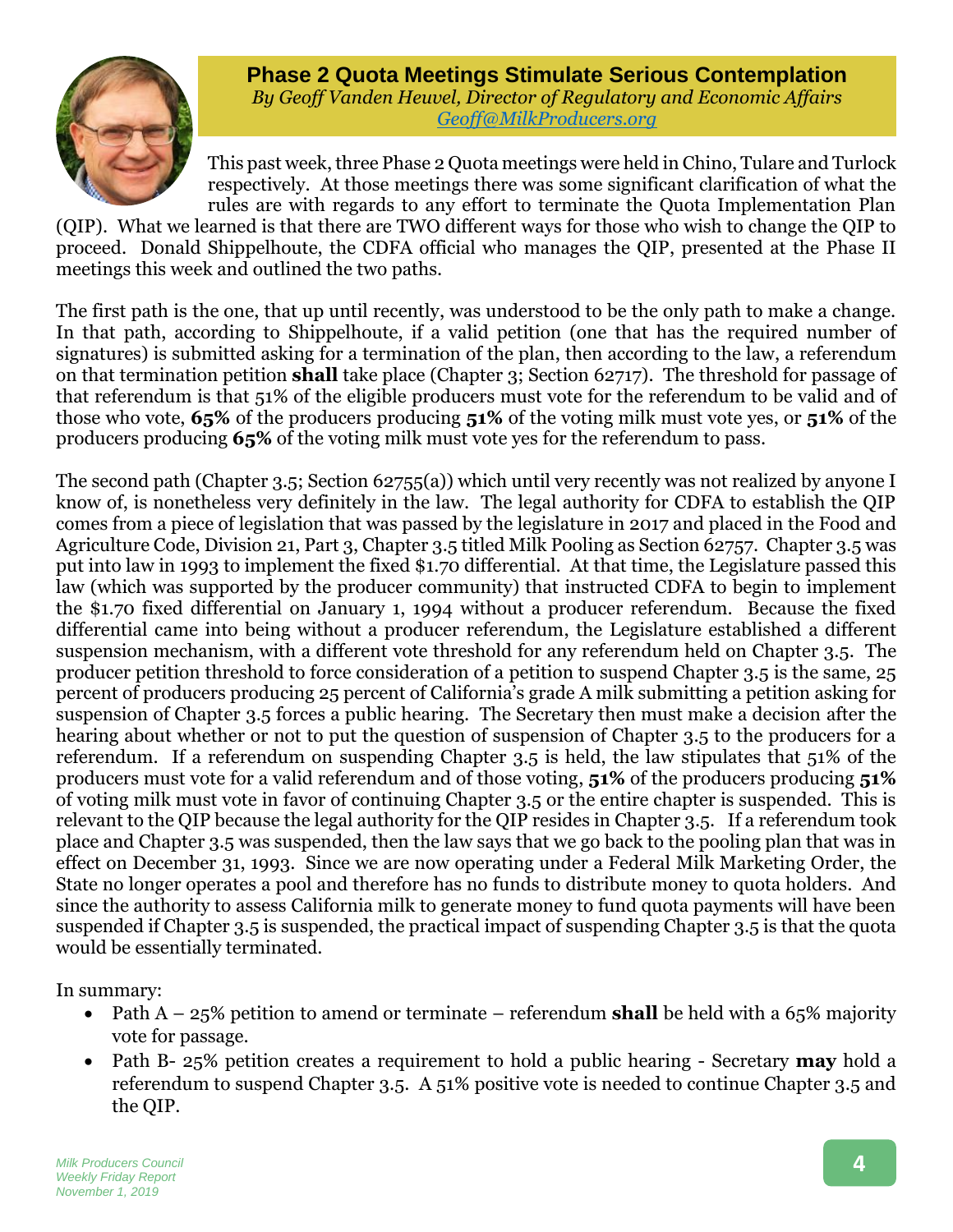After Don Shippelhoute made his presentation, the remainder of the meeting focused on the various option memos that were developed by Dr. Marin Bozic and Matt Gould as a result of the input they received at the Phase 1 meetings. Producers were handed a feedback booklet that they were asked to fill out as we went through the various options. The options were grouped into three categories: proposals that would preserve or amend the QIP; proposals that would buy-out the quota and proposals that would sunset the QIP. Each one of the options was explained and there was an opportunity for questions. Producers were asked to write their thoughts and opinions in the feedback booklets which they handed in after the meeting.

The meeting went almost 3.5 hours because there was a lot of information to cover. But there were very few folks who left early. Clearly producers were seriously contemplating the situation and the potential pathways forward. I applaud the five groups that have sponsored this process. There seems to be a genuine desire to find a compromise way forward. Representatives of the STOP QIP group reported that they believed they have enough signatures to force a referendum through pathway A which would require a 65% vote but indicated that they were not submitting them at this time. They also announced that they have initiated another petition based on pathway B. But they were very clear that their preference was to work out a compromise agreement.

The United Dairy Families representative made it clear that UDF was not authorized to negotiate for

anyone. But they were committed to this process which is designed to receive input from every California producer and based on that input produce a consensus plan for how to resolve this issue. There is a lot to think about. There are risks for either side of this issue.



Dr. Bozic shared a slide (see picture) that captures where we need to go to be successful.

The Prerequisites to obtaining a consensus are:

- Credible leaders with power to negotiate and protocols for legitimizing a negotiated solution;
- A mutual recognized and credible deadline; and
- Substantially similar assessment of the risk of inaction.

All this is necessary to get to a consensus solution that is legally feasible and agreeable to CDFA.

The meetings were recorded and will be available [here.](https://www.dairyfamilies.org/)

Also, there is a webinar with Dr. Bozic that will take place on Monday, November 4 at 8 a.m. which you can participate in. You can still send comments and reactions to the various proposals by emailing